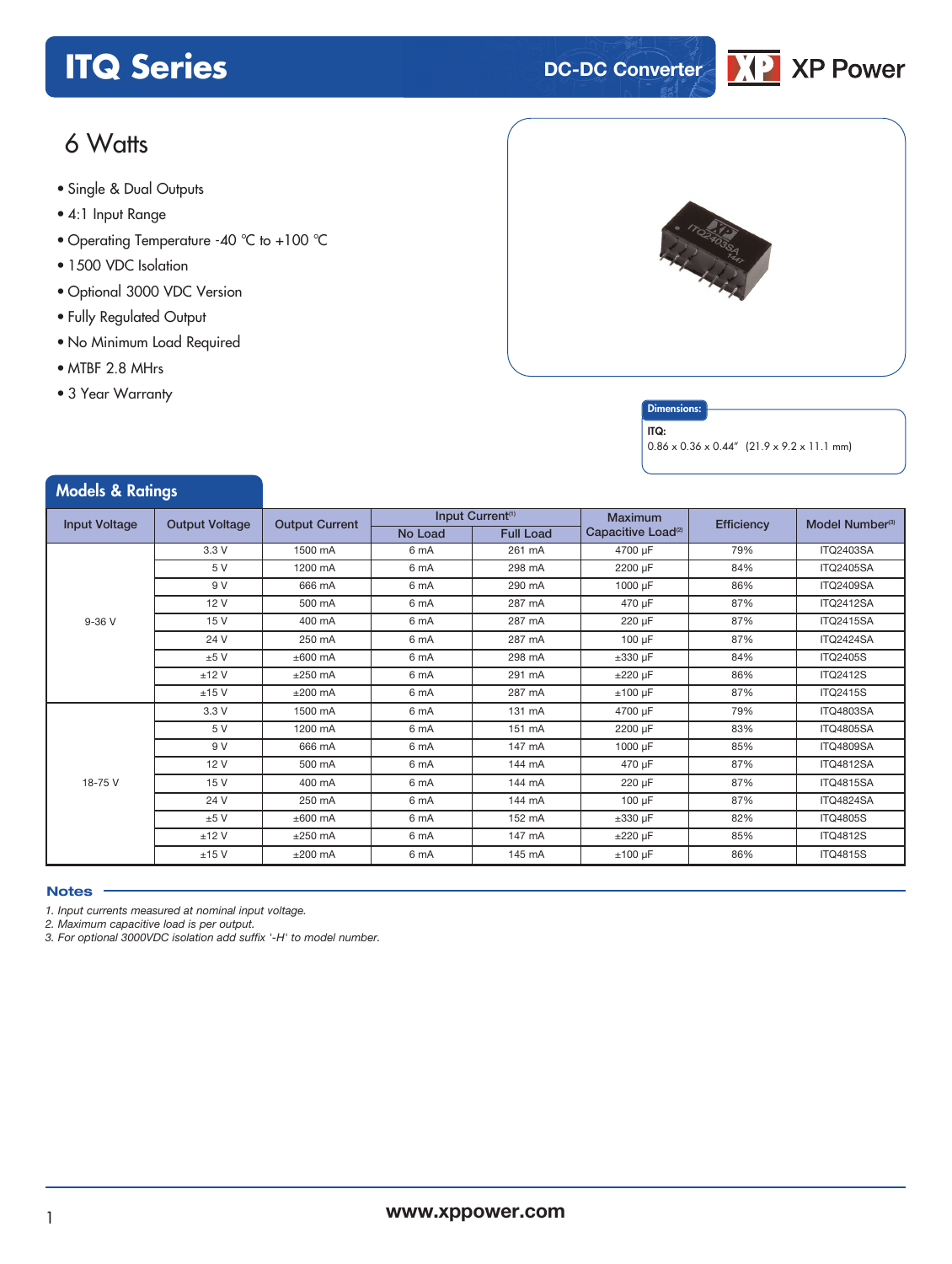# **ITQ Series**





Input

| Characteristic         | <b>Minimum</b> | <b>Typical</b> | <b>Maximum</b> | <b>Units</b>                 | <b>Notes &amp; Conditions</b>                             |
|------------------------|----------------|----------------|----------------|------------------------------|-----------------------------------------------------------|
| Input Voltage Range    |                |                | 36             | <b>VDC</b>                   | 24 V nominal                                              |
|                        | 18             |                | 75             | VDC.                         | 48 V nominal                                              |
| Input Filter           | Capacitor      |                |                |                              |                                                           |
| Input Reflected Ripple |                |                | 20/40          | mA pk-pk                     | 24/48 V input. Through 12 µH inductor and 47 µF capacitor |
| Input Surge            |                |                | 50             | VDC for 100 ms               | 24 V models                                               |
|                        |                |                | 100            | VDC for 100 ms   48 V models |                                                           |

# **Output**

| Characteristic                  | <b>Minimum</b> | <b>Typical</b> | <b>Maximum</b> | <b>Units</b>  | <b>Notes &amp; Conditions</b>                                                                               |
|---------------------------------|----------------|----------------|----------------|---------------|-------------------------------------------------------------------------------------------------------------|
| Output Voltage                  | 3.3            |                | 24             | <b>VDC</b>    | See Models and Ratings table                                                                                |
| <b>Initial Set Accuracy</b>     |                |                | ±1             | $\%$          |                                                                                                             |
| Minimum Load                    | 0              |                |                | A             | No minimum load required                                                                                    |
| Line Regulation                 |                |                | ±0.2           | %             |                                                                                                             |
| <b>Load Regulation</b>          |                |                | ±0.5           | $\%$          | Single output                                                                                               |
|                                 |                |                | ±1             | $\%$          | Dual output                                                                                                 |
| <b>Cross Regulation</b>         |                |                | ±5             | $\frac{0}{0}$ | On dual output models when one load is varied between<br>25% and 100% and other is fixed at 100%            |
| <b>Transient Response</b>       |                |                | $\pm 5/\pm 3$  | % deviation   | For 3V3 & 5V output models / all other models.<br>Recovery within 2% in less than 2ms for a 25% load change |
| Ripple & Noise                  |                |                | 125            | mV pk-pk      | 20 MHz bandwidth. Measured using 0.1 µF ceramic capacitor                                                   |
| <b>Short Circuit Protection</b> |                |                |                |               | Continuous, with auto recovery                                                                              |
| Maximum Capacitive Load         |                |                |                |               | See Models and Ratings table                                                                                |
| <b>Temperature Coefficient</b>  |                |                | 0.02           | $%$ /°C       |                                                                                                             |

| <b>General</b>               |                 |                |                |              |                                           |
|------------------------------|-----------------|----------------|----------------|--------------|-------------------------------------------|
| Characteristic               | <b>Minimum</b>  | <b>Typical</b> | <b>Maximum</b> | <b>Units</b> | <b>Notes &amp; Conditions</b>             |
| Efficiency                   |                 | 87             |                | %            | See Models and Ratings table              |
| Isolation: Input to Output   | 1500            |                |                | <b>VDC</b>   | 3000 VDC option. Add '-H' to model number |
| <b>Switching Frequency</b>   |                 | 580            |                | kHz          |                                           |
| <b>Isolation Resistance</b>  | 10 <sup>9</sup> |                |                | Ω            |                                           |
| <b>Isolation Capacitance</b> |                 | 50             |                | pF           |                                           |
| Power Density                |                 |                | 44             | $Win^3$      |                                           |
| Mean Time Between Failure    | 2.8             |                |                | <b>MHrs</b>  | MIL-HDBK-217F, +25 °C GB                  |
| Weight                       |                 | 0.01(4.8)      |                | Ib(g)        |                                           |

| <b>Environmental</b>         |                |                |                |              |                                                                   |
|------------------------------|----------------|----------------|----------------|--------------|-------------------------------------------------------------------|
| Characteristic               | <b>Minimum</b> | <b>Typical</b> | <b>Maximum</b> | <b>Units</b> | <b>Notes &amp; Conditions</b>                                     |
| <b>Operating Temperature</b> | $-40$          |                | $+100$         | °C           | Derate from 100% load at +70 °C to no load at +100 °C $\parallel$ |
| <b>Storage Temperature</b>   | $-55$          |                | $+125$         | °C           |                                                                   |
| Case Temperature             |                |                | $+100$         | °C           |                                                                   |
| Humidity                     |                |                | 95             | %RH          | Non-condensing                                                    |
| Cooling                      |                |                |                |              | Natural convection                                                |